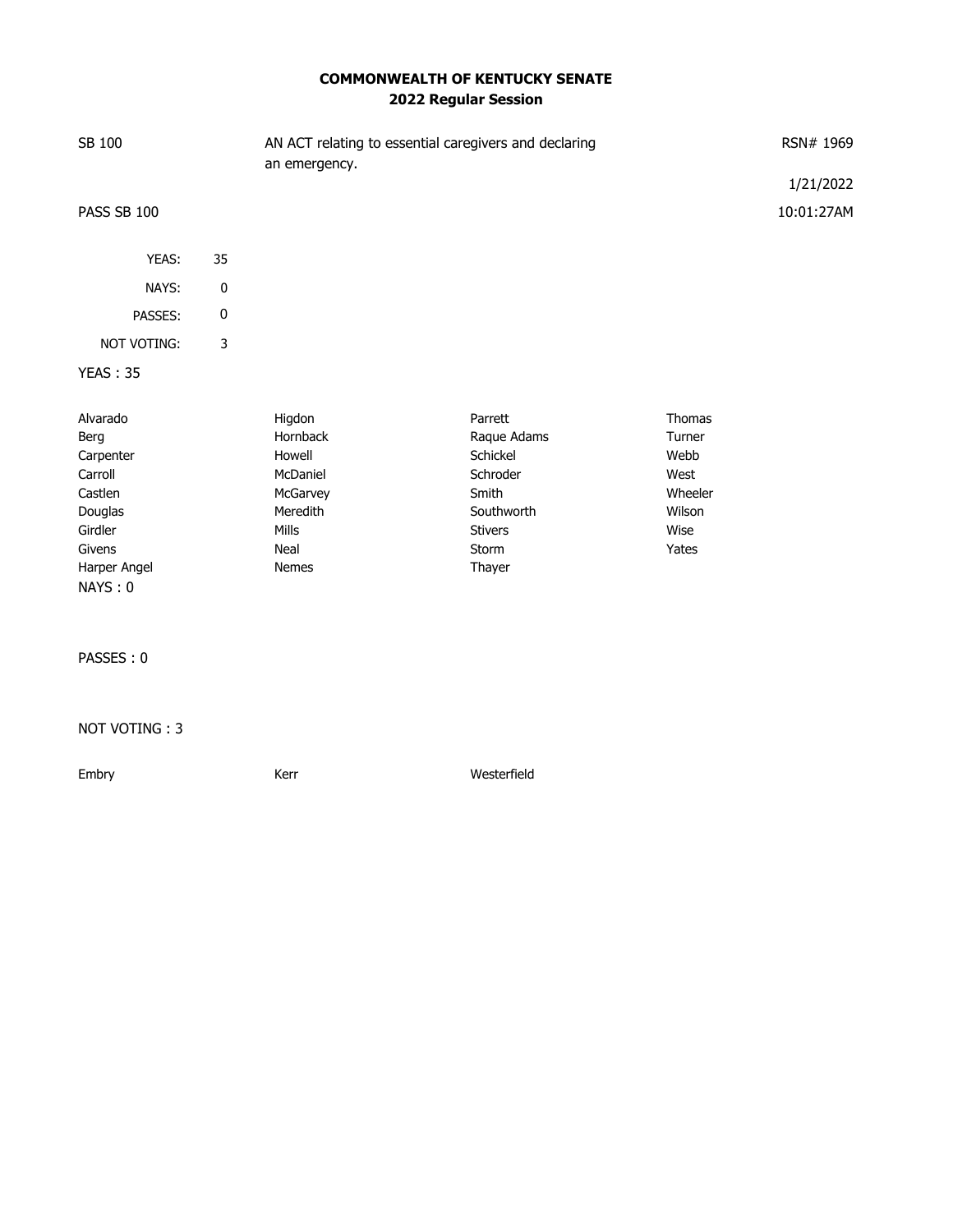## Commonwealth of Kentucky House of Representatives 2022 Regular Session

| SB 100     |    | AN ACT relating to essential caregivers. EMERGENCY | RCS#61     |
|------------|----|----------------------------------------------------|------------|
|            |    |                                                    | 1/27/2022  |
| Pass       |    |                                                    | 2:49:03 PM |
|            |    |                                                    |            |
| YEAS:      | 94 |                                                    |            |
| NAYS:      | 0  |                                                    |            |
| ABSTAINED: | 0  |                                                    |            |

YEAS : 94

NOT VOTING: 5

| Baker           | <b>DuPlessis</b> | <b>Jenkins</b>        | <b>Miles</b> | Sharp                  |
|-----------------|------------------|-----------------------|--------------|------------------------|
| Banta           | Elliott          | Johnson               | Miller C     | Sheldon                |
| <b>Bechler</b>  | <b>Fischer</b>   | King                  | Minter       | Smith                  |
| <b>Bentley</b>  | Fister           | <b>Kirk McCormick</b> | Moser        | Stevenson C            |
| <b>Blanton</b>  | Flannery         | Koch                  | <b>Nemes</b> | Stevenson P            |
| <b>Bowling</b>  | Fleming          | Koenig                | Osborne      | <b>Tackett Laferty</b> |
| <b>Branscum</b> | Freeland         | Kulkarni              | Palumbo      | Tate                   |
| <b>Bratcher</b> | Fugate           | Lawrence              | Petrie       | Thomas                 |
| <b>Bray</b>     | Gentry           | Lewis D               | Pollock      | Timoney                |
| <b>Bridges</b>  | Gooch            | Lewis S               | Pratt        | Tipton                 |
| <b>Brown</b>    | Graham           | Lockett               | Prunty       | Truett                 |
| Burch           | Hale             | Maddox                | Raymond      | Upchurch               |
| Calloway        | Hart             | Marzian               | Reed         | Webber                 |
| Cantrell        | Hatton           | Massey                | Riley        | Wesley                 |
| Decker          | Heath            | McCool                | Roberts      | Westrom                |
| Dixon           | Heavrin          | McCoy                 | Rowland      | Wheatley               |
| Donohue         | Huff R           | McPherson             | Rudy         | White                  |
| <b>Dossett</b>  | Huff T           | Meade                 | Santoro      | Willner                |
| Dotson          | Imes             | Meredith              | Scott        |                        |
| NAYS:0          |                  |                       |              |                        |

ABSTAINED : 0

NOT VOTING : 5

Bojanowski Flood Frazier Gordon Miller J Rabourn